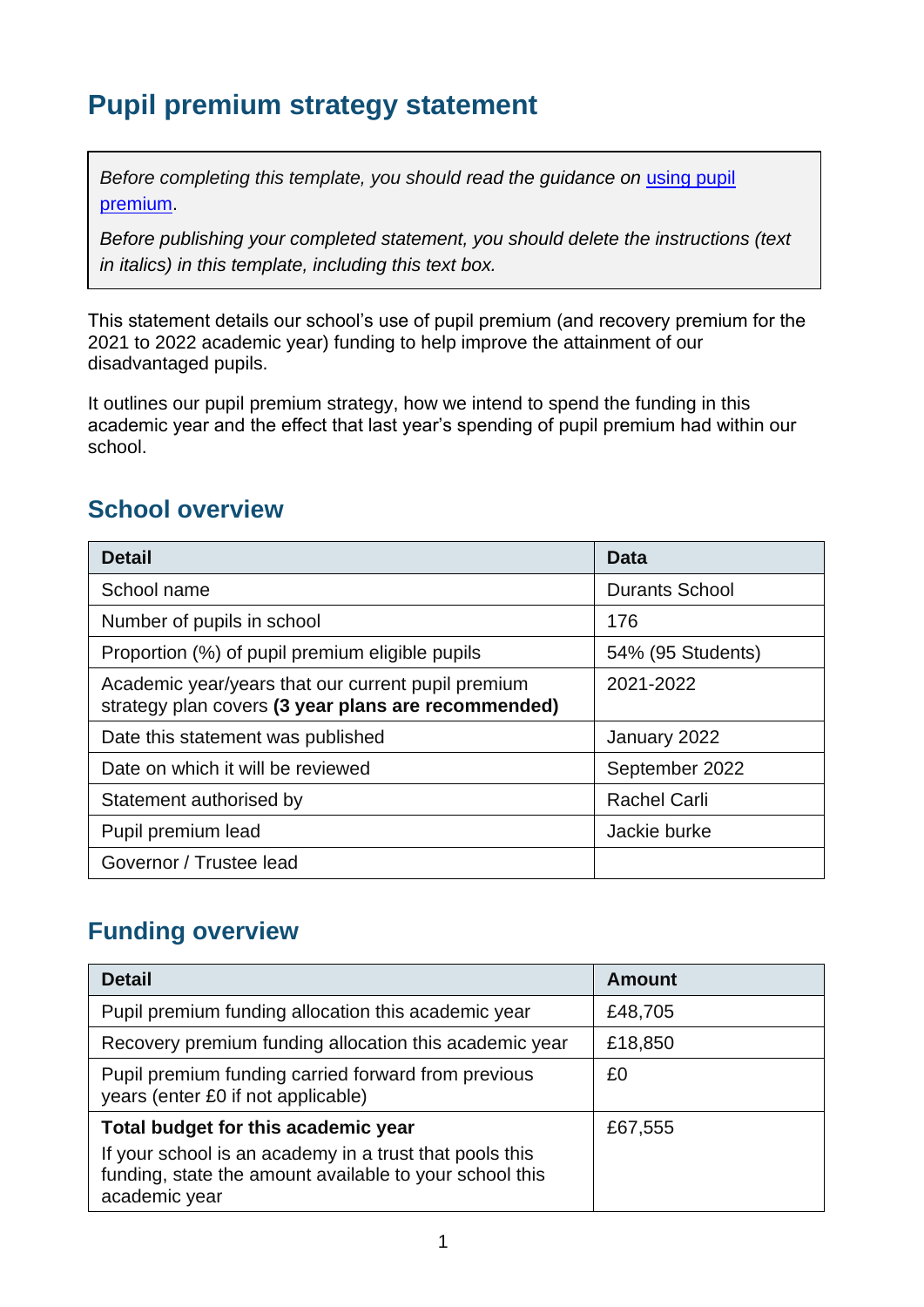# **Part A: Pupil premium strategy plan**

## **Statement of intent**

*You may want to include information on:*

*Desired Outcomes:*

- *To provide autism friendly software supporting Maths and Literacy.*
- *To provide Sensory Art and clubs such as gardening & lunch time clubs.*

#### *Targeted support:*

- *To support students safely and calmly when dysregulated and displaying challenging behaviours (Ensuring calming strategies/ distraction incentives are in place and available)*
- *1:1 support for pupils with additional needs (medical & behavioural).*
- *Provision of therapies (extra SaLT, Music therapist & Sensory Art Resources.*

*Other Approaches:*

- *Family support Adviser to support vulnerable parents who struggle to manage their children at home.*
- *Contract weekly African Drumming sessions to support the Social, Emotional and wellbeing of each student.*
- *To run lunchtime clubs weekly (boy/girl clubs)*

#### *Implementation:*

*We are a secondary school for pupils with Autism (some with additional needs), and we sometimes find that we need to help our pupils to regulate their behaviour, accept minimal changes to routine, support with transitions and help vulnerable parents before we can concentrate on delivering the curriculum. Our pupils' health, happiness and safety are our priority before their attainment.* 

- *To support motivation, we are working towards updating and maintaining our curriculum software in Maths and Literacy by subscribing to Mathletics (Maths software) and ASD reading scheme (Replacing our previous reading scheme Lexia).*
- *To support the wellbeing of each pupil, we will be opening some Sensory Art clubs such as gardening and lunchtime clubs, to promote a sensory diet for each pupil, as well as participating in group work, turn-taking and social and emotional stability.*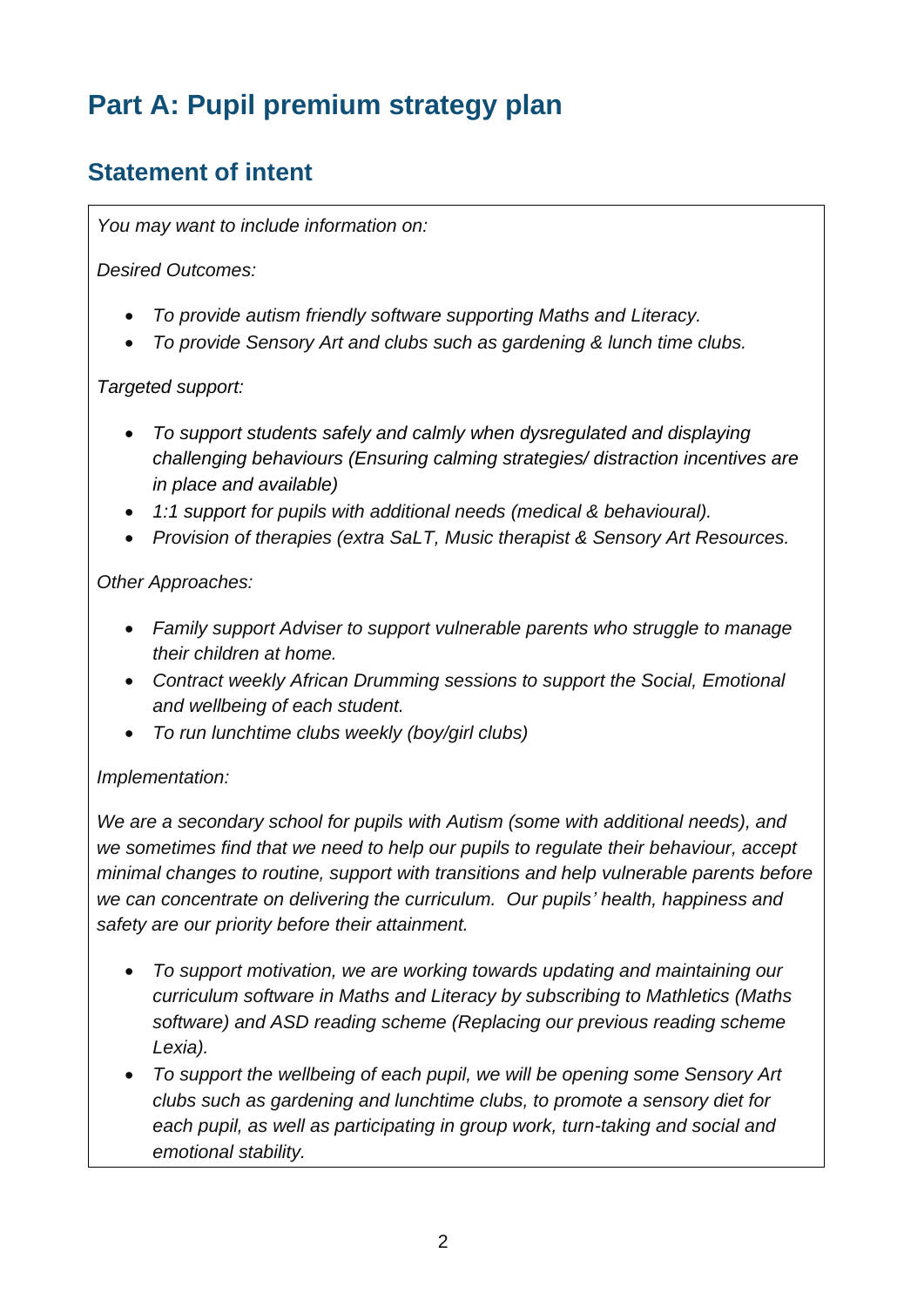- *When pupils become dysregulated and display challenging behaviours, as a school we find that space and distance (taking health and safety into account) is the best approach. We try to instil self-regulation into all our pupils, and having reasonable motivators (electronic devices) available at all times, may support that young person into doing the right thing. All staff have been trained in physical intervention, which is always a last resort.*
- *To manage self-regulation we have added extra SaLT and staff to support Music therapist and Art resources.*
- *We have an employed Family Support Officer to support vulnerable families in the home.*
- *This year we will be contracting an African Drumming company to visit our school once a week (alternating weeks over two sites). We have used this company previously and found it to be an excellent way of promoting socialisation, turn-taking, concentration and the general wellbeing (including mental health) of all students who took part.*

*Key Principals:*

- *Ensure safeguarding is upheld for all pupils.*
- *All pupils are equally treated with respect, dignity and are given the opportunity to experience, learn and achieve basic functional life skills.*
- *Ensure all pupils feel safe, are motivated to learn in an autism friendly environment and are given the opportunity to take part in appropriate activities.*
- *To ensure our pupils have the most appropriate learning aids, specially for pupils with Autism to allow them to achieve.*
- *Ensure that vulnerable parents are given support to manage their child/children in the home*

# **Challenges**

This details the key challenges to achievement that we have identified among our disadvantaged pupils.

| <b>Challenge</b><br>number | Detail of challenge                                                                                                                         |
|----------------------------|---------------------------------------------------------------------------------------------------------------------------------------------|
|                            | All pupils have a diagnosis of Autism and/or other learning difficulties                                                                    |
| $\mathcal{P}$              | Due to autism some parents struggle with managing behaviours in the home                                                                    |
| 3                          | Some families are living on the poverty line and may have issues with housing<br>/ employment / health and/or mental health.                |
|                            | English may be a second language in the home and interpreters may be<br>required for understanding and communication.                       |
| 5                          | To ensure that all educational electrical devices and equipment are available<br>for students to avail of when needed, to enhance learning. |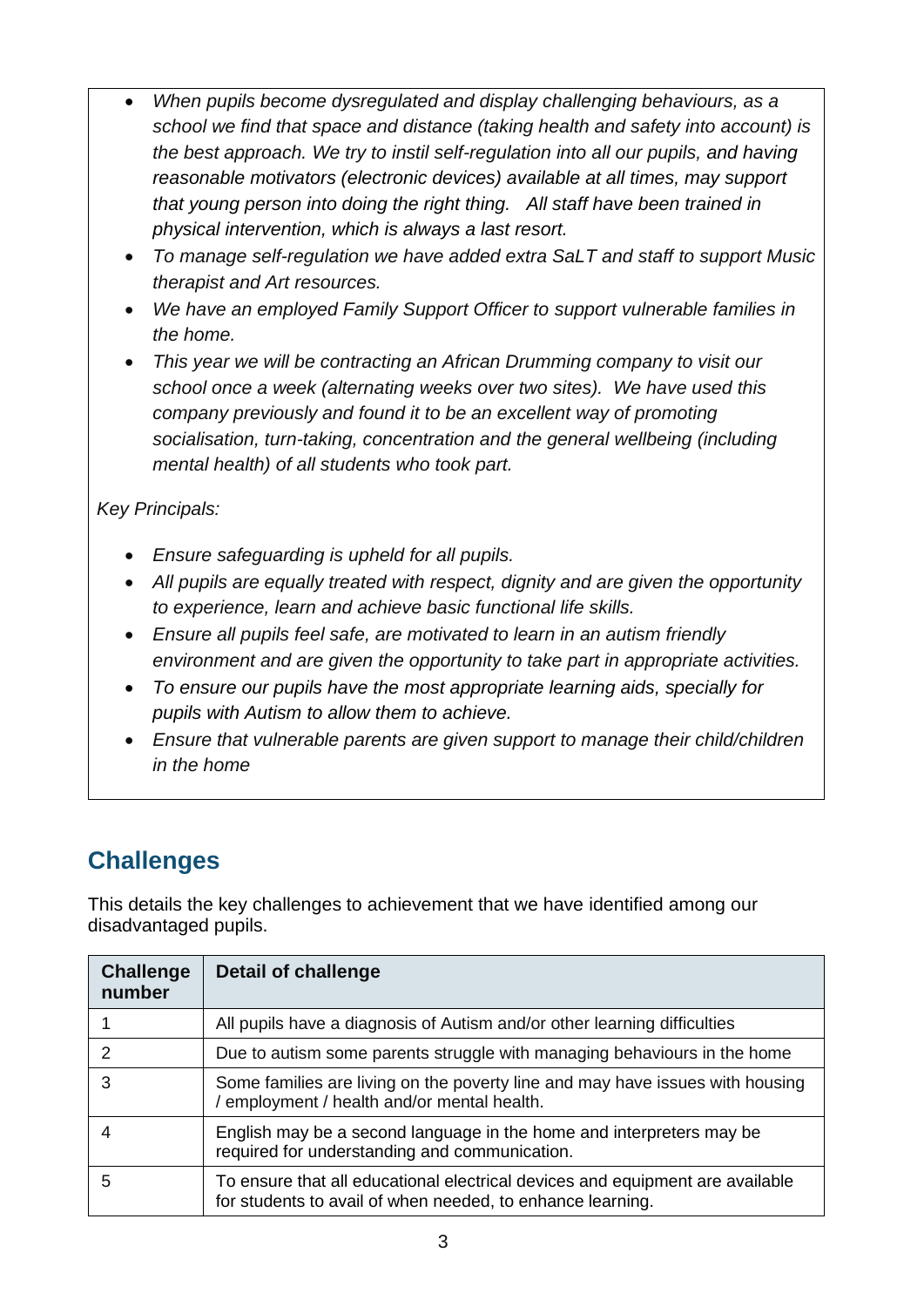## **Intended outcomes**

This explains the outcomes we are aiming for **by the end of our current strategy plan**, and how we will measure whether they have been achieved.

| <b>Intended outcome</b>                                                                  | <b>Success criteria</b>                                                                                                                                             |
|------------------------------------------------------------------------------------------|---------------------------------------------------------------------------------------------------------------------------------------------------------------------|
| Ensure all pupils have effective means of<br>accessing all aspects of school activities. | Introduce more social activities such as<br>gardening club, lunchtime clubs, African<br>Drumming sessions to create a team effort<br>ambience throughout the school |
| Subscribe to Autism friendly software in<br>Maths and Literacy                           | All pupils have access to our online learning<br>which is providing the 'fun aspect' and<br>motivation to learn within the curriculum.                              |
| <b>Family Support Officer</b>                                                            | Our family support officer to liaise with<br>vulnerable families to provide links and<br>support with class teams and outside<br>agencies.                          |
| Therapists                                                                               | To provide strategies for communication<br>and emotional balance.                                                                                                   |
| To support pupils to self-regulate                                                       | To provide strategies which will allow all<br>pupils with dysregulated behaviour, to self-<br>regulate and to eliminate self-harm harm to<br>others.                |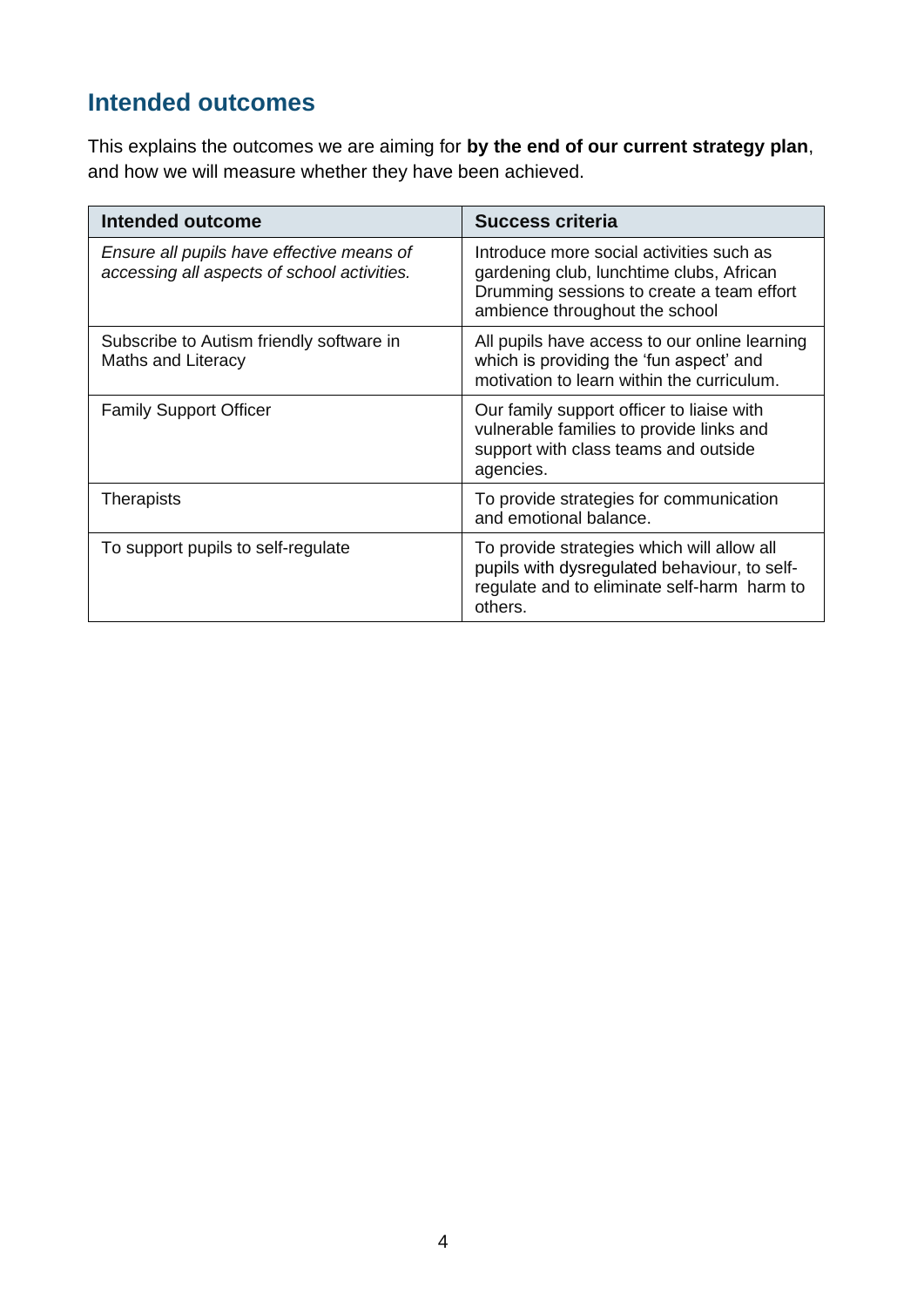## **Activity in this academic year**

This details how we intend to spend our pupil premium (and recovery premium funding) **this academic year** to address the challenges listed above.

#### **Teaching (for example, CPD, recruitment and retention)**

Budgeted cost: £

| <b>Activity</b>                                                                           | <b>Evidence that supports this</b><br>approach                                                                                                                                                                                                    | <b>Challenge</b><br>number(s)<br>addressed                                                                                                                         |
|-------------------------------------------------------------------------------------------|---------------------------------------------------------------------------------------------------------------------------------------------------------------------------------------------------------------------------------------------------|--------------------------------------------------------------------------------------------------------------------------------------------------------------------|
|                                                                                           |                                                                                                                                                                                                                                                   |                                                                                                                                                                    |
| Update software                                                                           | Majority of our pupils enjoy using the<br>computer. By using educational<br>software we are introducing motivation<br>to learn. We are also allowing pupils<br>who are not motivated to write, to use<br>typing as a form of communication.       | Our cohort is steadily<br>increasing with each<br>year and so we need<br>to increase the<br>quantity of annual<br>subscriptions for each<br>software used.         |
| Ipads for students                                                                        | SaLT to implement the use of Ipads<br>(10) with specific SaLT software for<br>targeted pupils.                                                                                                                                                    | With the increased<br>cohort, computer<br>devices are also<br>increased per class to<br>ensure all pupils are<br>given equal<br>opportunities to learn.            |
| Reintroduce clubs &<br>outside activities (West<br>African / Brazilian<br>Samba drumming) | When pupils interact socially in small<br>groups, doing fun activities, they<br>become more willing to accept peers<br>and focus to learning increases. This<br>also allows them to practice socially<br>accepted rules & cues for later in life. | Girls/boys clubs and<br>drumming club to be<br>reintroduced, ensuring<br>quality peer time and<br>supporting our RSE,<br>PSHE and other cross<br>curricular areas. |

#### **Targeted academic support (for example, tutoring, one-to-one support structured interventions)**

Budgeted cost: £ *[insert amount]*

| <b>Activity</b>        | <b>Evidence that supports this</b><br>approach                                                                        | <b>Challenge</b><br>number(s)<br>addressed                                                                                                   |
|------------------------|-----------------------------------------------------------------------------------------------------------------------|----------------------------------------------------------------------------------------------------------------------------------------------|
| Additional therapists. | Those that receive therapy benefit from<br>it. We need more time with therapists<br>to enable more pupils get benefit | With the increase in<br>cohort, we need an<br>increase in therapists<br>to make sure more<br>pupils are given the<br>opportunity to avail of |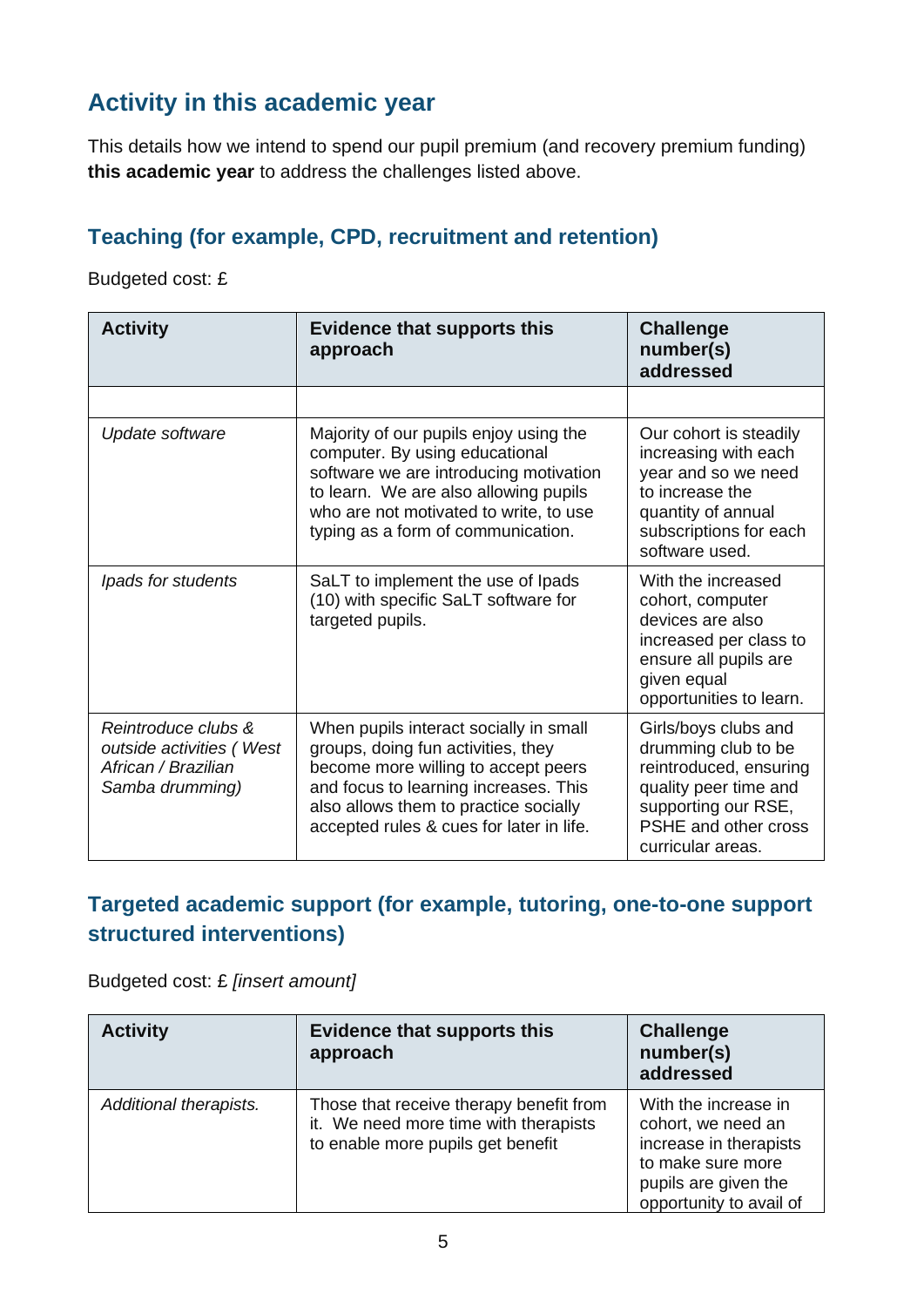|                  |                                                                                                  | the much needed<br>therapy.                                                                                                                                                                    |
|------------------|--------------------------------------------------------------------------------------------------|------------------------------------------------------------------------------------------------------------------------------------------------------------------------------------------------|
| Additional staff | Some pupils need 1-1 support to<br>regulate behaviours in a separate area<br>from the classroom. | As our pupils mature,<br>we have noticed an<br>increase in mental<br>health/emotional<br>instability and medical<br>issues. This requires<br>more staff to ensure 1-<br>1 support is provided. |
|                  |                                                                                                  |                                                                                                                                                                                                |

## **Wider strategies (for example, related to attendance, behaviour, wellbeing)**

Budgeted cost: £ *[0£]*

| <b>Activity</b>      | Evidence that supports this<br>approach                                                                                                                     | <b>Challenge</b><br>number(s)<br>addressed                                                                                                                              |
|----------------------|-------------------------------------------------------------------------------------------------------------------------------------------------------------|-------------------------------------------------------------------------------------------------------------------------------------------------------------------------|
| <b>Felix Project</b> | Providing food parcels for vulnerable<br>families on a regular basis                                                                                        | The school identifies<br>families who are in<br>most need of food<br>parcels as well as<br>electronic devices to<br>support pupils and<br>their families in the<br>home |
| Magic Breakfast      | To use in class to enhance functional<br>life skills / communication skills with<br>pupils in social settings (i.e.<br>sharing/preparing and eating a meal) | As well as ensuring no<br>pupil goes hungry,<br>magic breakfast is a<br>non-discriminant way<br>of practicing basic life<br>skills around food.                         |

**Total budgeted cost: £** *£67,555*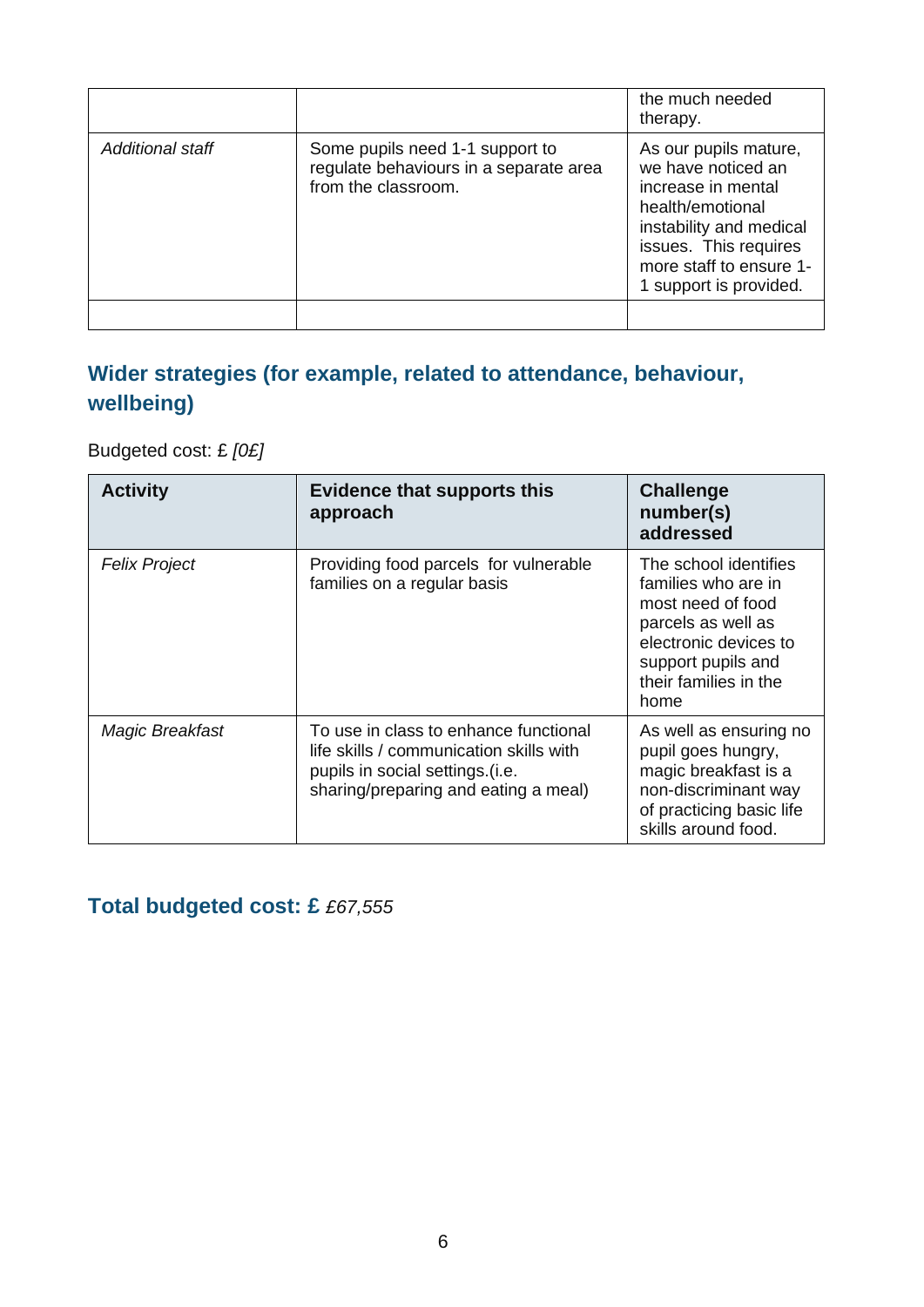# **Part B: Review of outcomes in the previous academic year**

#### **Pupil premium strategy outcomes**

This details the impact that our pupil premium activity had on pupils in the 2020 to 2021 academic year.

*Due to COVID-19, performance measures have not been published for 2020 to 2021, and 2020 to 2021 results will not be used to hold schools to account. Given this, please point to any other pupil evaluations undertaken during the 2020 to 2021 academic year, for example, standardised teacher administered tests or diagnostic assessments such as rubrics or scales.*

*If last year marked the end of a previous pupil premium strategy plan, what is your assessment of how successfully the intended outcomes of that plan were met?* 

#### **Externally provided programmes**

*Please include the names of any non-DfE programmes that you purchased in the previous academic year. This will help the Department for Education identify which ones are popular in England*

| <b>Programme</b>             | <b>Provider</b>                                                                                   |
|------------------------------|---------------------------------------------------------------------------------------------------|
| <b>External Moderation</b>   | <b>CASPA</b>                                                                                      |
| Curriculum software/hardware | Lexia & Mathleltics computers/laptops/<br>ipods & ipads/ touchscreens and all<br>tech. equipment. |
|                              |                                                                                                   |

## **Service pupil premium funding (optional)**

*For schools that receive this funding, you may wish to provide the following information:* 

| <b>Measure</b>                     | <b>Details</b>                                                                                                                                                                                                                                        |
|------------------------------------|-------------------------------------------------------------------------------------------------------------------------------------------------------------------------------------------------------------------------------------------------------|
| Employed extra Music therapy staff | We employed a new member of staff to<br>support every class with live music<br>sessions, individual and group and whole<br>school performance. There was also 1-1<br>intuition for some pupils teaching the drums<br>and piano to a number of pupils. |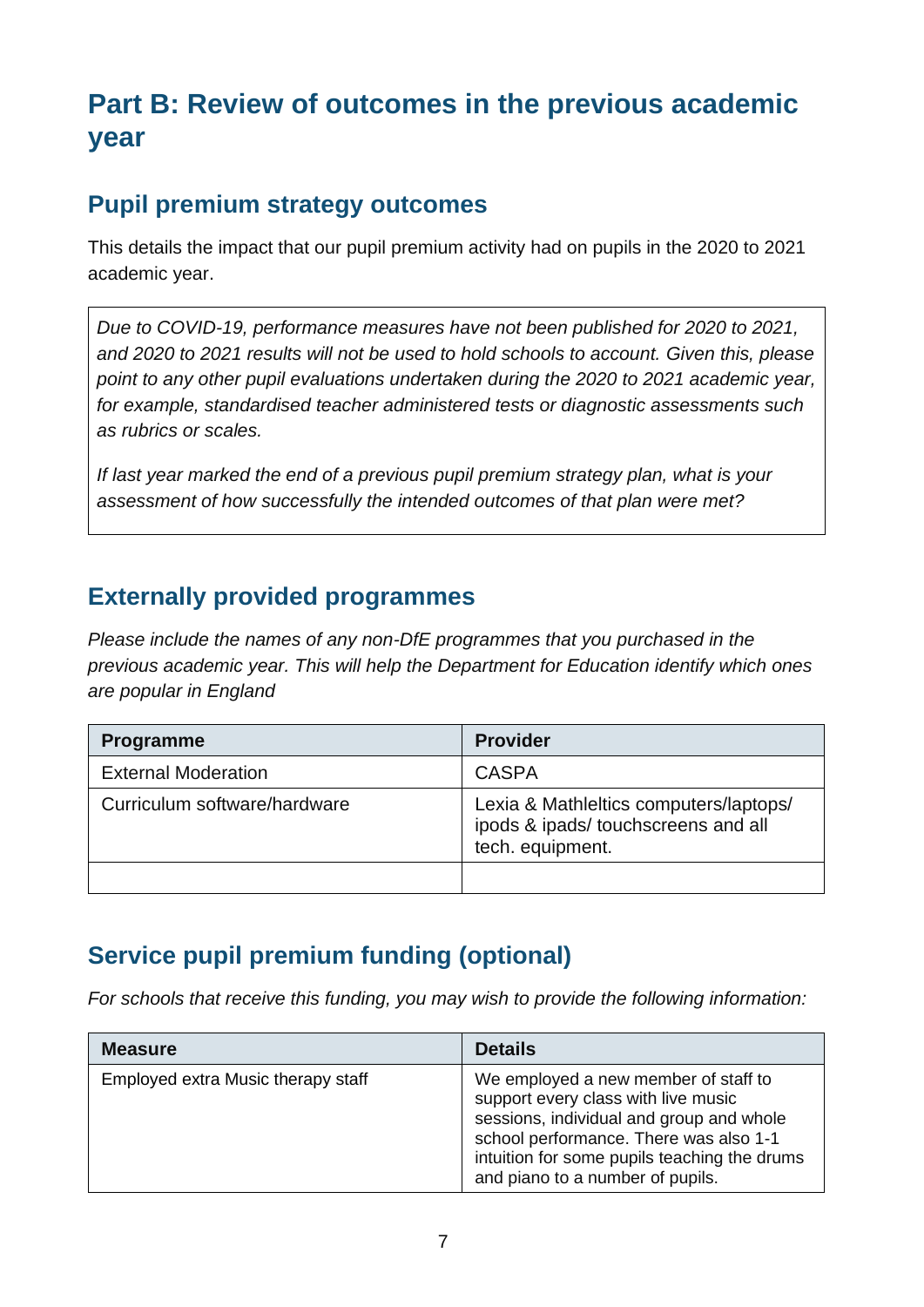|                                                                                                                                                                                                              | Previous experience has shown that pupils<br>involved in therapeutic support are more<br>able to overcome behavioural /sensory<br>issues and self-regulate on a more regular<br>basis. Extra SALT to support extra pupils.<br>Extra Sensory & music equipment needed<br>to support                                                                                      |
|--------------------------------------------------------------------------------------------------------------------------------------------------------------------------------------------------------------|-------------------------------------------------------------------------------------------------------------------------------------------------------------------------------------------------------------------------------------------------------------------------------------------------------------------------------------------------------------------------|
| Extra staff to provide extra 1-1 support to the<br>most vulnerable pupils with behavioural or<br>medical needs.                                                                                              | Various PP pupils present with extremely<br>challenging behaviour which require extra<br>staff to manage difficult situations effectively<br>and safely. Staff fully aware of the PBS strat-<br>egies.                                                                                                                                                                  |
|                                                                                                                                                                                                              | Extra staff to go with and support our more<br>challenging pupils at purposely built unit at<br>Enfield site.                                                                                                                                                                                                                                                           |
|                                                                                                                                                                                                              | Some pupils had onset epilepsy, diabetes<br>and needed extra supervision throughout<br>the day.                                                                                                                                                                                                                                                                         |
| To support our most vulnerable parents who<br>struggle to manage their children at home to be<br>able to cope better (additional given respite)<br>Use of Family Support Adviser to support these<br>parents | We are regularly supporting these families already<br>and we are aware that the social and emotional<br>well-being of the students suffers too especially<br>during Covid-19, when their parents are not able<br>to manage effectively. Food parcels were sent<br>home along with laptops to help support the pupils<br>to access learning in the home during lockdown. |